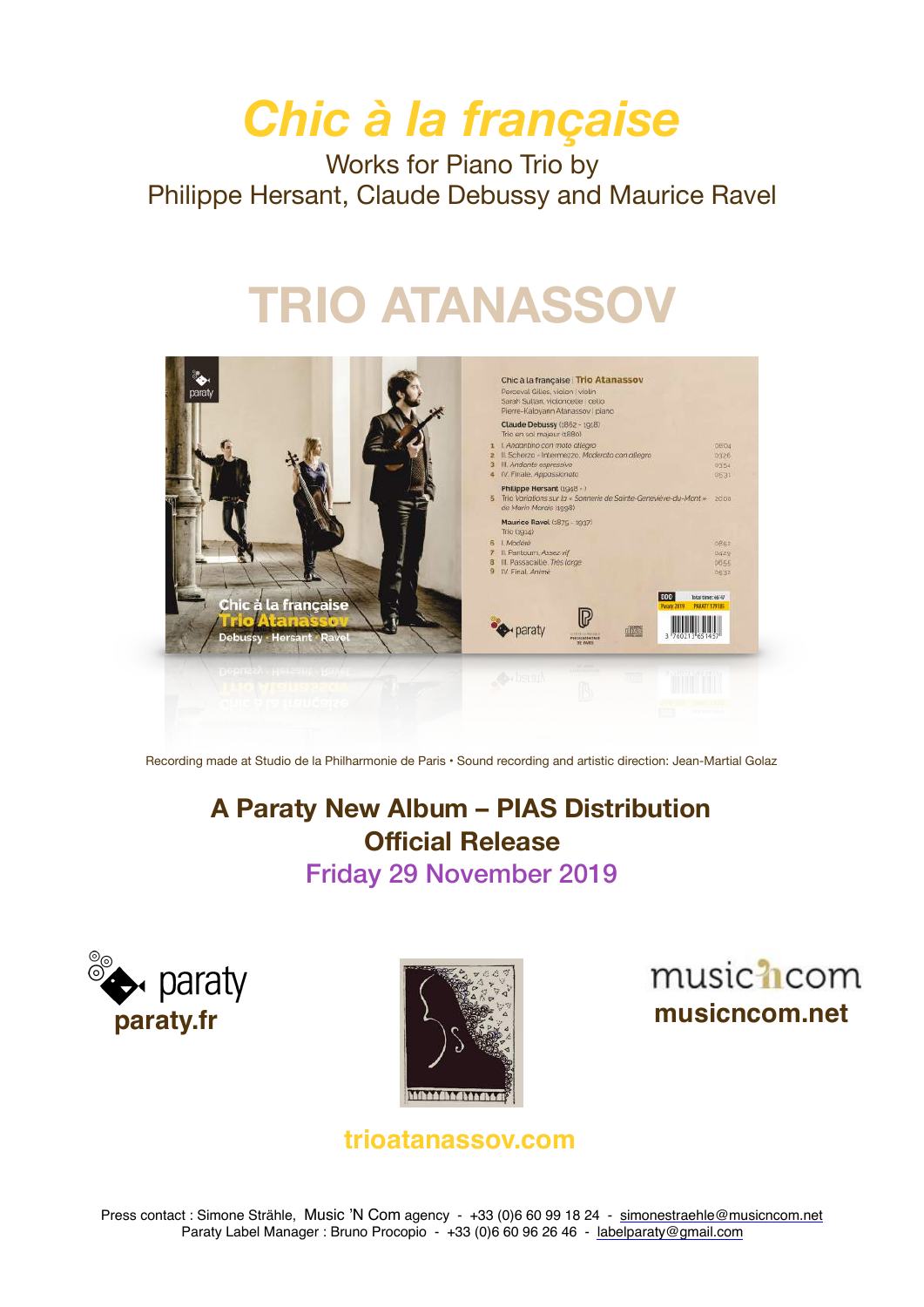



For our second record, we chose pieces that have become faithful companions during our time on the road. They seem to reflect our trio's identity as it has come to be defined by musical critics over the years. The pieces also epitomize a certain idea of French music: composed with clarity, elegance and finesse, both virtuosic and brilliant, and imbued with a rich sense of colour and proportion that manages to combine passion with distinction. It is also the program we chose for our first performance at the Musikverein of Vienna.

**Philippe Hersant's** *Trio* achieves the *tour de force* of resurrecting Marin Marais in the 20th century whilst creating a singularly personal piece. We hold a long-lasting relationship with this *Trio*: in January 2008 we included it in the programme of our second concert and it has stayed with us ever since.

Despite having played **Ravel's** *Trio* dozens of times, its unending richness and perfection remain fascinating: in our opinion, no piece better represents the socalled "chic à la française" (French chic) in music. Jean Zay describes Ravel's music and its discrete virtuosity thus: *"With its air of breeziness and reserve, the most perfect image of elegance imaginable"*.

**Claude Debussy's** *Trio* is a more recent addition to our repertoire. Under its simple and jaunty appearance, this early work is full of subtleties which reward repeated listening, making it a lesson in subtle atmosphere and nuance. Thus it was deemed absolutely worthy of belonging on this recording.

#### **The Trio Atanassov**

# **Stay tuned! The teaser giving a look behind the scenes of the** *Chic à la française* **recording will be published soon !**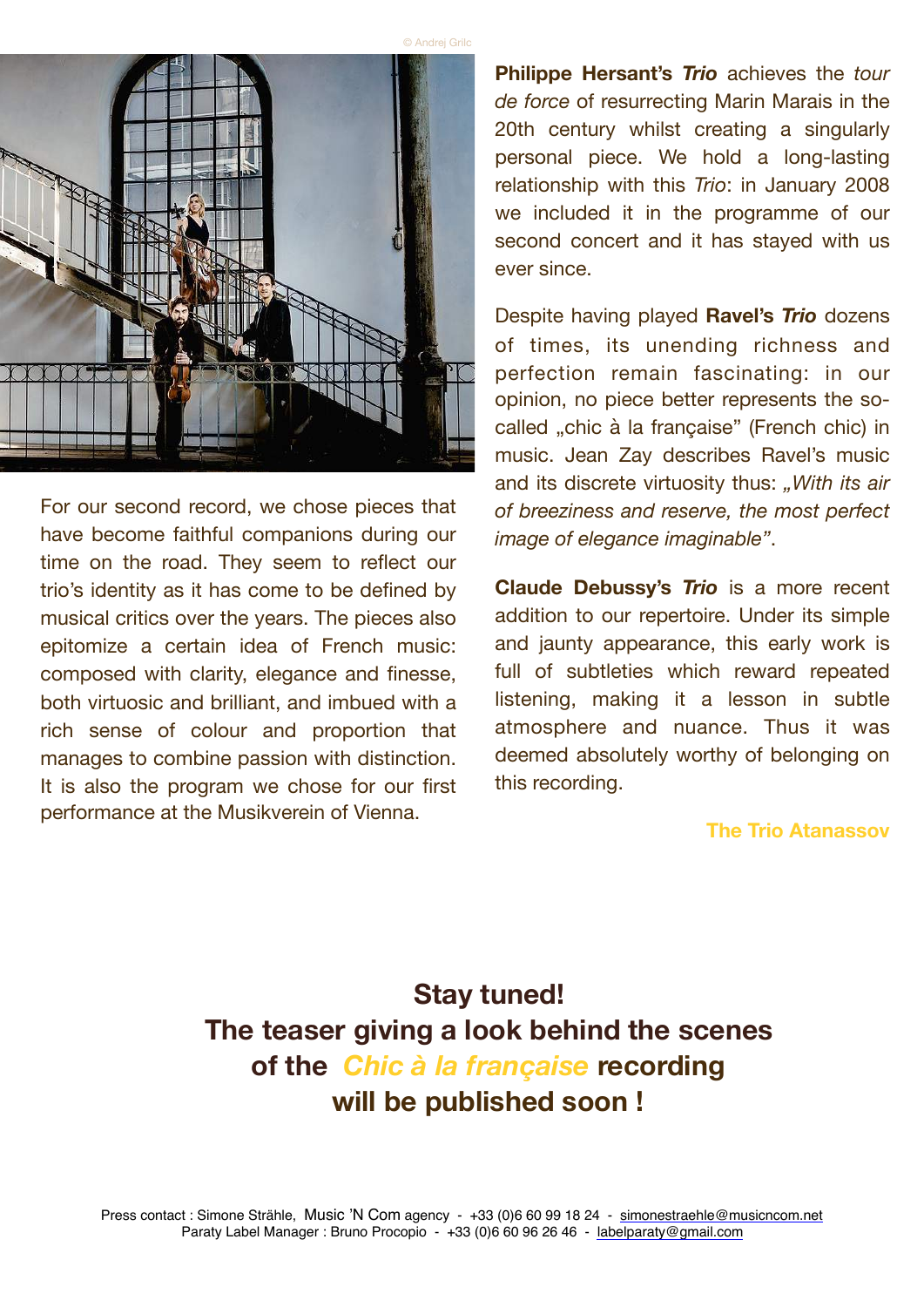### **TRIO ATANASSOV**

**The complicity uniting Perceval Gilles, Sarah Sultan and Pierre-Kaloyann Atanassov since the trio's formation in 2007 stems from a common state of mind based on shared values: integrity, artistic demands, musical curiosity, human simplicity and a deep sense of sharing. "Moving, surprising and even touching our audience by sharing the emotions we have experienced as we discovered the performed works - these are the things we most fervently believe in."** 

**The demanding nature of the three musicians was acknowledged by the great masters of chamber music who coached them during their formative years (Conservatoire de Paris, Vienna University, European Chamber Music Academy). According to Christoph Richter, for example: "The trio's interpretations are built on constant research, incessant work and clear personal ideas about the works that make up their repertoire."** 

**The craftsmanship of the three musicians, along with their unanimously praised clarity of purpose, enabled them to stand out in major competitions around the world. After coming first in the Frankfurt and Graz competitions, the Trio Atanassov earned awards in various renowned competitions including Osaka, Trondheim, Vienna (Joseph Haydn) and Weimar (Joseph Joachim).** 

**These awards became the building blocks of a career which has seen the trio perform all over Europe, from the Vienna Musikverein to the Alte Oper in Francfort, through the Wigmore Hall in London or the Radio-France Festival in Montpellier as well as the Philharmonie de Paris.**

**The trio's concerts are often broadcast on European radio (stations include France Musique, ORF, HR2, RTS Espace 2, Musiq'3, BNR) and their first record (Smetana/Dvořák, Hänssler Classics 2013) garnered them a** *Diapason d'Or.*



#### WFRSITF · **[trioatanassov.com](http://www.trioatanassov.com)**

#### YT : **[www.youtube.com/channel/](https://www.youtube.com/channel/UChlNoAEi_3S6TMKbBxBm4oQ) [UChlNoAEi\\_3S6TMKbBxBm4oQ](https://www.youtube.com/channel/UChlNoAEi_3S6TMKbBxBm4oQ)**

 $FR<sub>1</sub>$ **www.facebook.com/ trioatanassov/**

IG : **[www.instagram.com/](https://www.instagram.com/trioatanassov/) [trioatanassov/](https://www.instagram.com/trioatanassov/)**